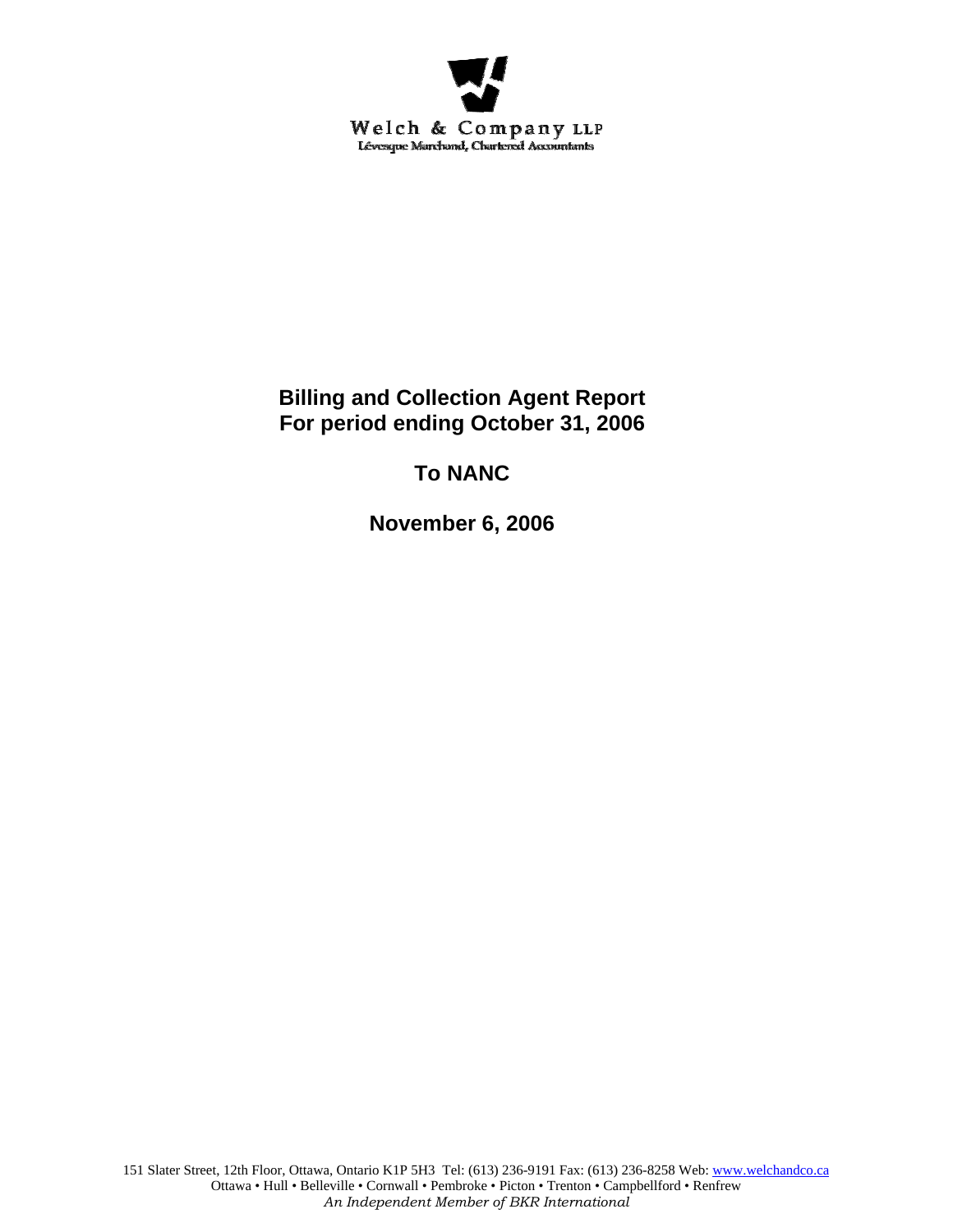## **NANPA FUND STATEMENT OF FINANCIAL POSITION OCTOBER 31, 2006**

| <b>Assets</b>                                                                    |           |              |
|----------------------------------------------------------------------------------|-----------|--------------|
| Cash Balance in bank account                                                     |           | \$<br>73,570 |
| Dreyfus Government Cash Management Fund                                          |           | 5,073,000    |
| Receivable from US Carriers                                                      | 170,708   |              |
| Receivable from Canada                                                           | 5,791     |              |
| Receivable from Caribbean countries                                              | 1,397     |              |
| Receivables forwarded to FCC for collection (Over 90 days)                       | 171,572   |              |
| Allowance for uncollectible accounts                                             | (196,500) | 152,968      |
| Interest receivable                                                              |           | 21,970       |
| <b>Total assets</b>                                                              |           | 5,321,508    |
| Less: Accrued liabilities (see below for makeup)                                 |           | (1,297,195)  |
| <b>Fund balance</b>                                                              |           | 4,024,313    |
| <b>Makeup of Accrued Liabilities</b> (see following page for additional details) |           |              |
| Welch and Company LLP                                                            | 19,900    |              |

| Data Collection Agent - USAC | 9.601     |
|------------------------------|-----------|
| Carrier audits               | 171.063   |
| Fund audit                   | 75,000    |
|                              | 1,297,195 |

**\*\*\*\*\*\*\*\*\*\*\*\*\*\*\*\*\*\*\*\*\*\*\*\*\*\*\*\*\*\*\*\*\*\*\*\*\*\*\*\*\*\*\*\*\*\*\*\*\*\*\*\*\*\*\*\*\*\*\*\*\*\*\*\*\*\*\*\*\*\*\*\*\*\*\*\*\***

### **Other items of note**

During October 2006, the Dreyfus Government Cash Management Fund earned a rate of return of 4.78%.

The fiscal year end of the Fund is September 30, 2006. Work continues with the FCC auditors.

In October receivables over 90 days of \$107,450 were transferred to the FCC for collections.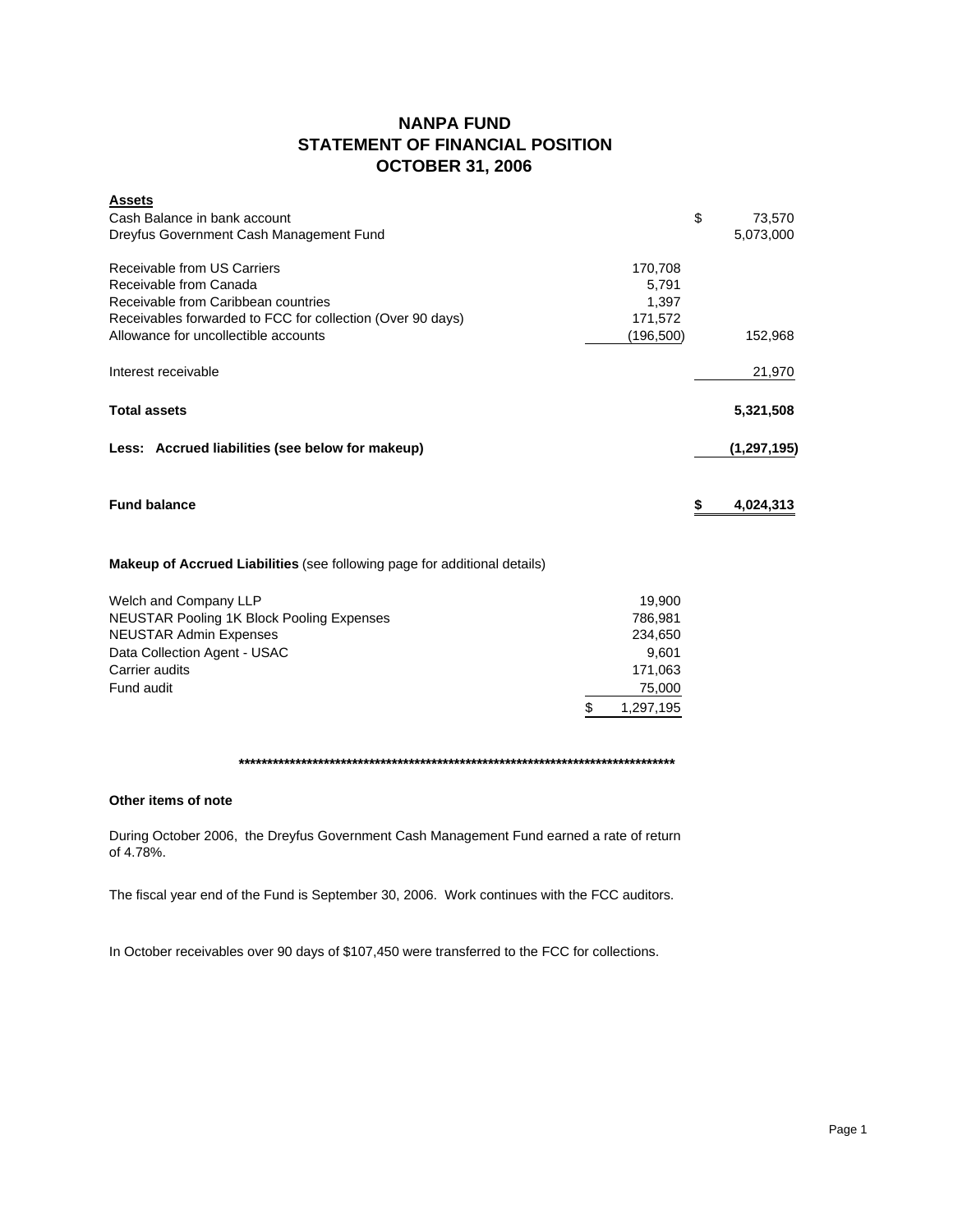#### **NANPA FUND FORECASTED STATEMENT OF CHANGES IN FUND BALANCEJULY 2006 TO OCTOBER 2007**

|                                                                                |            | Actual                 |                        | Projected              |                        |                        |                        |                        |                      |                          |                          |                   |                                       |                                                                             | Projected              |                        |                        |                        |
|--------------------------------------------------------------------------------|------------|------------------------|------------------------|------------------------|------------------------|------------------------|------------------------|------------------------|----------------------|--------------------------|--------------------------|-------------------|---------------------------------------|-----------------------------------------------------------------------------|------------------------|------------------------|------------------------|------------------------|
|                                                                                |            | July-06 -<br>Sept-06   | Oct-06                 | Nov-06                 | Dec-06                 | <b>Jan-07</b>          | Feb-07                 | Mar-07                 | Apr-07               | May-07                   | <b>Jun-07</b>            | <b>Total</b>      | <b>Budget</b>                         | <b>Difference between</b><br>forecasted balance at June<br>30/07 and budget | <b>Jul-07</b>          | Aug-07                 | Sep-07                 | <b>Oct-07</b>          |
| Revenue<br><b>International Contributions</b><br>Canada<br>Caribbean countries | (1)<br>(1) | 23.164<br>13,743       | 5,791<br>$\sim$        | 5,791<br>$\sim$        | 5,791                  | 5,791                  | 5,791<br>$\sim$        | 5,791<br>$\sim$        | 5,791                | 5,794                    | $\sim$                   | 69.495<br>13,743  | 69,495<br>13,743                      |                                                                             | 5.791<br>13,742        | 5,791                  | 5,791<br>$\sim$        | 5,791<br>$\sim$        |
| <b>Total International Contributions</b>                                       |            | 36,907                 | 5,791                  | 5,791                  | 5,791                  | 5,791                  | 5,791                  | 5,791                  | 5,791                | 5,794                    | $\overline{\phantom{a}}$ | 83,238            | 83,238                                |                                                                             | 19,533                 | 5,791                  | 5,791                  | 5,791                  |
| Domestic Contributions - US carriers                                           | (1)        | 3,138,725              | 240,934                | 220,616                | 220,616                | 220,616                | 220,616                | 220,616                | 220,616              | 220,616                  | 25,000                   | 4,948,971         | 4,876,926                             | 72,045                                                                      | 4,416,594              | 220,616                | 220,616                | 220,616                |
| Late filing fees for Form 499A                                                 | (2)        | 4,500                  | 500                    |                        |                        |                        |                        |                        |                      |                          | 120,000                  | 116,000           |                                       | 116,000                                                                     |                        |                        |                        |                        |
| Interest income                                                                | (3)        | 65,009                 | 22,061                 | 15,000                 | 15,000                 | 15,000                 | 15,000                 | 15,000                 | 15,000               | 15,000                   | 15,000                   | 207,070           | 180,000                               | 27,070                                                                      | 15,000                 | 15,000                 | 15,000                 | 15,000                 |
| <b>Total revenue</b>                                                           |            | 3.236.141              | 269,286                | 241,407                | 241,407                | 241,407                | 241,407                | 241,407                | 241,407              | 241,410                  | 160,000                  | 5,355,279         | 5,140,164                             | 215,115                                                                     | 4.451.127              | 241,407                | 241.407                | 241,407                |
| <b>Expenses</b><br><b>NANPA Administration</b>                                 | (4), (8)   | 355,897                | 116,352                | 118,541                | 118,541                | 118,541                | 118,541                | 118,541                | 118,541              | 118,541                  | 118,541                  | 1,420,577         | 1,421,467 (                           | 890)                                                                        | 120,862                | 120,862                | 120,862                | 120,862                |
| 1K Block Pooling Administration                                                | (4), (7)   | 60,529                 | 199,561                | 313,959                | 296,419                | 296,419                | 296,420                | 296,420                | 296,420              | 296,420                  | 296,420                  | 2,648,987         | 3,501,341 (                           | 852,354)                                                                    | 296,419                | 296,419                | 296,419                | 296,419                |
| pANI                                                                           | (9)        |                        |                        | 62,500                 | 12,500                 | 12,500                 | 12,500                 | 12,500                 | 12,500               | 12,500                   | 12,500                   | 150,000           | 150,000                               |                                                                             | 12,500                 | 12,500                 | 12,500                 | 12,500                 |
| <b>Billing and Collection</b><br>Welch & Company LLP<br>Data Collection Agent  | (4)<br>(5) | 59,700<br>13.047       | 19,900<br>4,184        | 19,900<br>5,416        | 19,900<br>5.416        | 19,900<br>5.416        | 19,900<br>5,416        | 19,900<br>5,416        | 19,900<br>5,416      | 19,900<br>5,416          | 19,900<br>5.416          | 238,800<br>60,559 | 238,800<br>65,000 (                   | 4,441                                                                       | 19,900<br>5.416        | 19,900<br>5,416        | 19,900<br>5,416        | 19,900<br>5,416        |
| <b>Annual Operations Audit</b>                                                 | (6)        | 45,000                 |                        |                        |                        |                        |                        |                        |                      | $\overline{\phantom{a}}$ | 30,000                   | 75,000            | 30,000                                | 45,000                                                                      |                        |                        |                        | $\sim$                 |
| <b>Carrier Audits</b>                                                          | (10)       |                        |                        |                        |                        |                        |                        |                        | 700,000              |                          |                          | 700,000           | 700,000                               |                                                                             |                        |                        |                        | $\sim$                 |
| Bad debt expense (recovery)                                                    | (11)       | 168,204                | 73,497)                | $\sim$                 |                        |                        |                        |                        |                      | $\sim$                   | $\overline{\phantom{a}}$ | 94.707            |                                       | 94,707                                                                      | 120,000                | $\sim$                 | $\sim$                 | $\sim$ 100 $\pm$       |
| <b>Total expenses</b>                                                          |            | 702,377                | 266,500                | 520,316                | 452,776                | 452,776                | 452,777                | 452,777                | 1,152,777            | 452,777                  | 482,777                  | 5,388,630         | 6,106,608                             | 717,978)                                                                    | 575,097                | 455,097                | 455,097                | 455,097                |
| Net revenue (expenses)                                                         |            | 2,533,764              | 2,786                  | 278,909)               | 211,369)               | 211,369) (             | 211,370)               | 211,370)               | 911,370)             | 211,367)                 | 322,777)                 | $33,351$ ) (      | 966,444)                              | 933,093                                                                     | 3.876.030              | 213.690)               |                        | 213,690) (213,690)     |
| Opening fund balance                                                           |            | 1,487,763              | 4,021,527              | 4,024,313              | 3,745,404              | 3,534,035              | 3,322,666              | 3,111,296              | 2,899,926            | 1,988,556                | 1,777,189                | 1,487,763         | 1,966,444                             | 478,681                                                                     | 1,454,412              | 5.330.442              | 5.330.442              | 5,116,752              |
| <b>Closing fund balance</b>                                                    |            | 4,021,527              | 4,024,313              | 3,745,404              | 3,534,035              | 3,322,666              | 3,111,296              | 2,899,926              | 1,988,556            | 1,777,189                | 1,454,412                | 1,454,412         | 1,000,000                             | 454,412                                                                     | 5,330,442              |                        | 5,116,752 5,116,752    | 4,903,062              |
| Fund balance makeup:<br>Contingency                                            |            | 999.999                | 1,000,000              | 1,000,000              | 1,000,000              | 1,000,000              | 1,000,000              | 1,000,000              | 1,000,000            | 1,000,000                | 1,000,000                | 1,000,000         | 1,000,000                             |                                                                             | 1,000,000              | 1,000,000              | 1,000,000              | 1,000,000              |
| Surplus                                                                        |            | 3.021.528<br>4.021.527 | 3.024.313<br>4.024.313 | 2,745,404<br>3.745.404 | 2.534.035<br>3.534.035 | 2.322.666<br>3.322.666 | 2,111,296<br>3.111.296 | 1.899.926<br>2.899.926 | 988.556<br>1.988.556 | 777,189<br>1,777,189     | 454.412<br>1.454.412     | 454.412           | <b>College</b><br>1,454,412 1,000,000 |                                                                             | 4.330.442<br>5.330.442 | 4.116.752<br>5,116,752 | 4,116,752<br>5,116,752 | 3,903,062<br>4.903.062 |
|                                                                                |            |                        |                        |                        |                        |                        |                        |                        |                      |                          |                          |                   |                                       |                                                                             |                        |                        |                        |                        |

(1) The US carrier contributions for the period from July 2006 to June 2007 is based upon actual billings in June 2006.

The International carrier revenue is based on actual billings for 2006/07.

#### **Assumptions: Reconciliation of Forecast at June 30, 2007 to Budge**

| The International carrier revenue is based on actual billings for 2006/07.                                                                                                                                       | Budgeted fund balance at June 30/07 - contingency                                      | 1,000,000  |
|------------------------------------------------------------------------------------------------------------------------------------------------------------------------------------------------------------------|----------------------------------------------------------------------------------------|------------|
| The contributions for July 2007 are based on actual billed for 2006/07. Contributions for August - October 2007 are estimates based on 2006/07.                                                                  |                                                                                        |            |
| (2) These fees represent the \$100 late filing fee charged to those companies that do not file the Form 499A by the due date. Amount for June 2007 is based on an estimate.                                      | Shortfall in fund incurred between budget period (March 2006) and June 2006            | (478, 681) |
| (3) Interest income projections are estimates                                                                                                                                                                    | Additional billings in July - October                                                  | 72.045     |
| (4) The expenses for the NANPA Administration and Welch & Company LLP are based on contracts in force.                                                                                                           | Late filing fees (reversal) for Form 499A - 2006                                       | (4,000)    |
| The FCC has approved a modification and extension of the Pooling contract for the period June 15, 2006 to September 14, 2006                                                                                     | Additional interest earned in July - October over budget                               | 27,070     |
| with two possible one-month extensions, while the re-bid for the contract is taking place. The same figures were used the period November 15, 2006 to July 2007.                                                 | Adiustment to June NANP Admin estimate to actual                                       | 890        |
| (5) The expense for the Data Collection Agent is based on estimate of costs by USAC for the 2006 calendar year.                                                                                                  | Adjustment to May & June Pooling bill estimates to actual                              | 888,580    |
| (6) \$30,000 and \$45,000 has been accrued for the 2004/05 and 2005/06 fiscal year for the annual operations audit that will be conducted once the FCC determines the scope of the audit. The cost of this audit |                                                                                        |            |
| has not been negotiated. Amount recorded is based on prior year. The amount shown in June 2007 is for the 2006/07 audit.                                                                                         | Pooling Change Order #41, 44, 45 in budget but not vet billed                          | (17, 540)  |
| (7) The Noemberforecasted amount includes the forecasted monthly billing of \$296,419 plus the cost of submitted change orders of \$17540                                                                        | Pooling - estimate of fixed price portion of expired contract (Jan 1/06 to June 14/06) | (121,000)  |
| (8) The November forecasted amount includes the forecasted monthly billing of \$118,541                                                                                                                          | Pooling - estimate of merit bonus portion of expired contract (Jan 1/06 to June 14/06) | (170,000)  |
| (9) The cost for pANI has been provided for as per the 2006/07 budget. NeuStar has been appointed Interim Routing Number Authority for pANI.                                                                     | Data Collection fees - Adiust June estimate to actual                                  | 783        |
| (10) The budget allowed \$700,000 for 16 carrier audits.                                                                                                                                                         | Adjust July -September estimate of DCA fees to actual                                  | 3.658      |
| The FCC indicated that there are 3 more audits completed for the 2005/06 at a cost of approximately \$171,000. This cost has been accounted for in the 2005/06 funding period.                                   | Bad debts not budgeted for                                                             | (94, 707)  |
| (11) The allowance covers all accounts considered potentially uncollectible at September 30, 2006. This will be covered by the contingency allowance.                                                            | Estimated late filing fees for 2007                                                    | 120,000    |
|                                                                                                                                                                                                                  | Annual operations audit - 2005/06 not performed yet                                    | (45,000)   |
|                                                                                                                                                                                                                  | Pooling change Order #43 not budgeted for                                              | (599)      |
|                                                                                                                                                                                                                  | Increase of bridge contracts maximum over budget estimate                              | (55.692)   |
|                                                                                                                                                                                                                  | Adjustment to actual costs of Pooling for July- Septembe                               | 328,605    |
|                                                                                                                                                                                                                  | Forecasted fund balance at June 30/07                                                  | 1.454.412  |